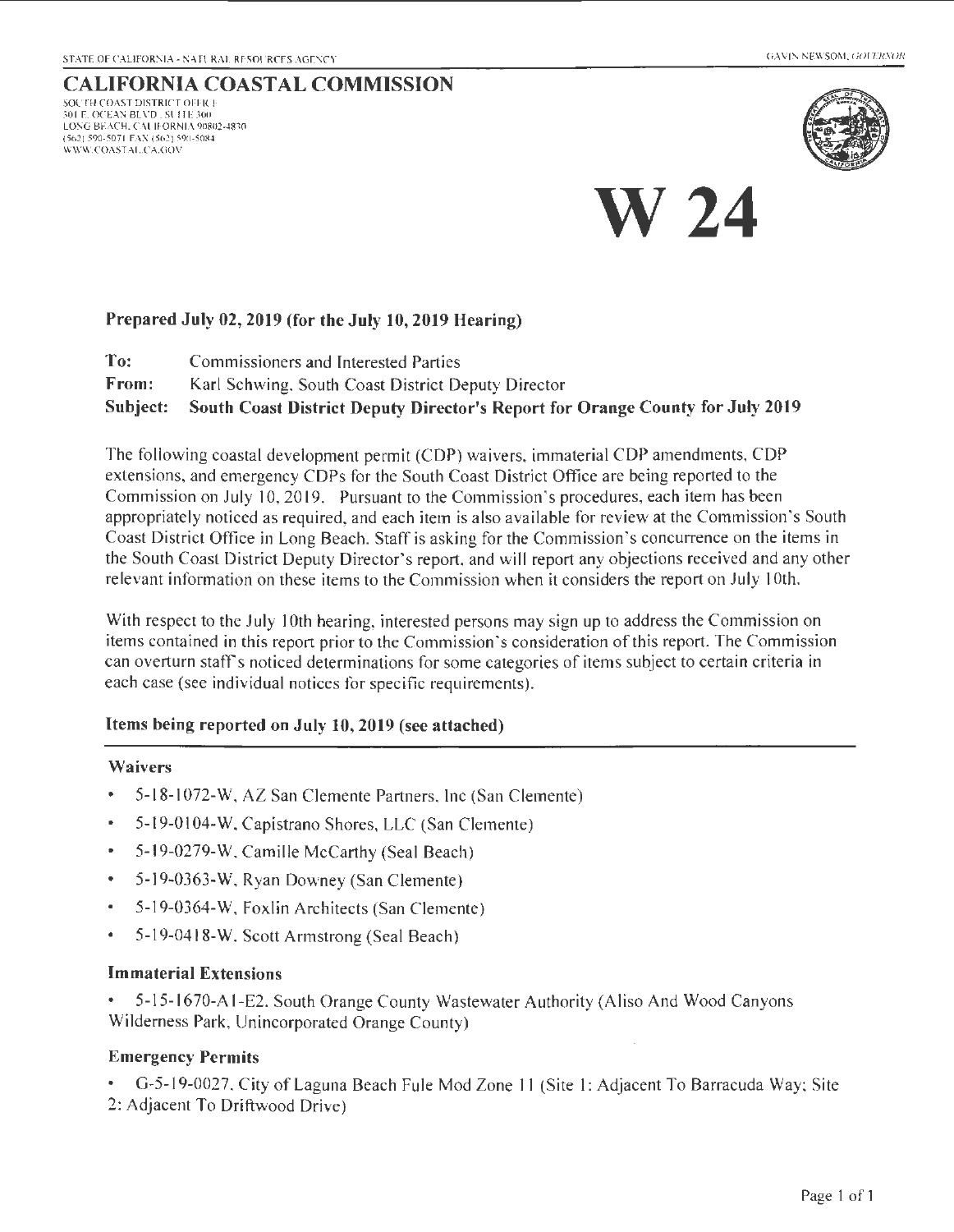# **CALIFORNIA COASTAL COMMISSION**

301 E OCFA'I BLVIJ, SUITE 300 LONG BEACH. CALIFORNIA 9080:-4830 PH (562) 590-5071 FAX (562) 590-5084 WIN'N COAST \L C \ GO'



June 28, 2019

## **Coastal Development Permit De Minimis Waiver Coastal Act Section 30624.7**

Based on the project plans and information provided in your permit application for the development described below, the Executive Director of the Coastal Commission hereby waives the requirement for a Coastal Development Permit pursuant to Section 13238.1, Title 14, California Code of Regulations. If, at a later date, this information is found to be incorrect or the plans revised, this decision will become invalid; and, any development occurring must cease until a coastal development permit is obtained or any discrepancy is resolved in writing.

**Waiver:** 5-18-1072

**Applicant:** AZ San Clemente Partners, LLC, Armen Karamardian

**Location:** 153 Avenida Del Mar, San Clemente (Orange County) (APNs: 058-082-05, 058-082-32)

**Proposed Development:** Demolition of two structures (one commercial and one residential) and construction of a 2-story, 34-ft. tall, 4,605 sq. ft. building with a 3,290 sq. ft. ground floor restaurant with 280 sq. ft. patio and 1,3 15 sq. ft. second floor commercial office with 200 sq. ft. balcony deck; 12 out of 18 on-site parking spaces are provided (including one electric vehicle charging station and one ADA accessible parking space) parking waivers for 6 parking spaces; bike racks, landscaping, and drainage improvements. Parcel Map to merge two 40 ft. x 100 ft. lots into a single 8,000 sq. ft. lot. The mixed-use designation on the site will remain unchanged.

**Rationale:** The site is an inland lot located on the visitor serving commercial strip of Avenida del Mar in San Clemente approximately a half mile inland from the beach. The proposed development consists demolition of two buildings and construction of a 2-story structure with ground floor restaurant and second story office uses on a lot designated Mixed Use in the certified LUP. The project received a local Conditional Use Permit (CUP) for the sale of alcoholic beverages, a Minor Cultural Heritage Permit, and six (6) parking waivers. Parking requirement for the proposed office use is 3 spaces, restaurant indoor dining (75 seats) require 15 spaces, outdoor patio dining ( 16 seats) require zero parking spaces; 12 on-site parking spaces are provided and the City issued parking waivers for 6 parking spaces. To date, the City has issued approximately 50 out of a maximum of 90 parking waivers in the Downtown "T-Zone." There are 2,026 parking spaces in the Downtown "T-Zone" area 656 public on-street and 1,370 off-street (of which 353 are public and in 1,017 private lots). Based on recent Downtown parking surveys, the City concluded that there is adequate parking supply in the downtown area even at peak occupancy times to support the approval of parking waivers. Furthermore, the City is requiring the 12 on-site parking spaces to be made available for general public parking at no cost. The applicant is also proposing bike racks and an electric vehicle charging station at one of the on-site parking stalls. Public coastal access is available approximately a half mile west at the Pier. The proposed project conforms to the City height limit. Adequate measures to address water quality have been incorporated during construction and into the project design. The proposed lot merger/lot line adjustment will not result in a change in land use or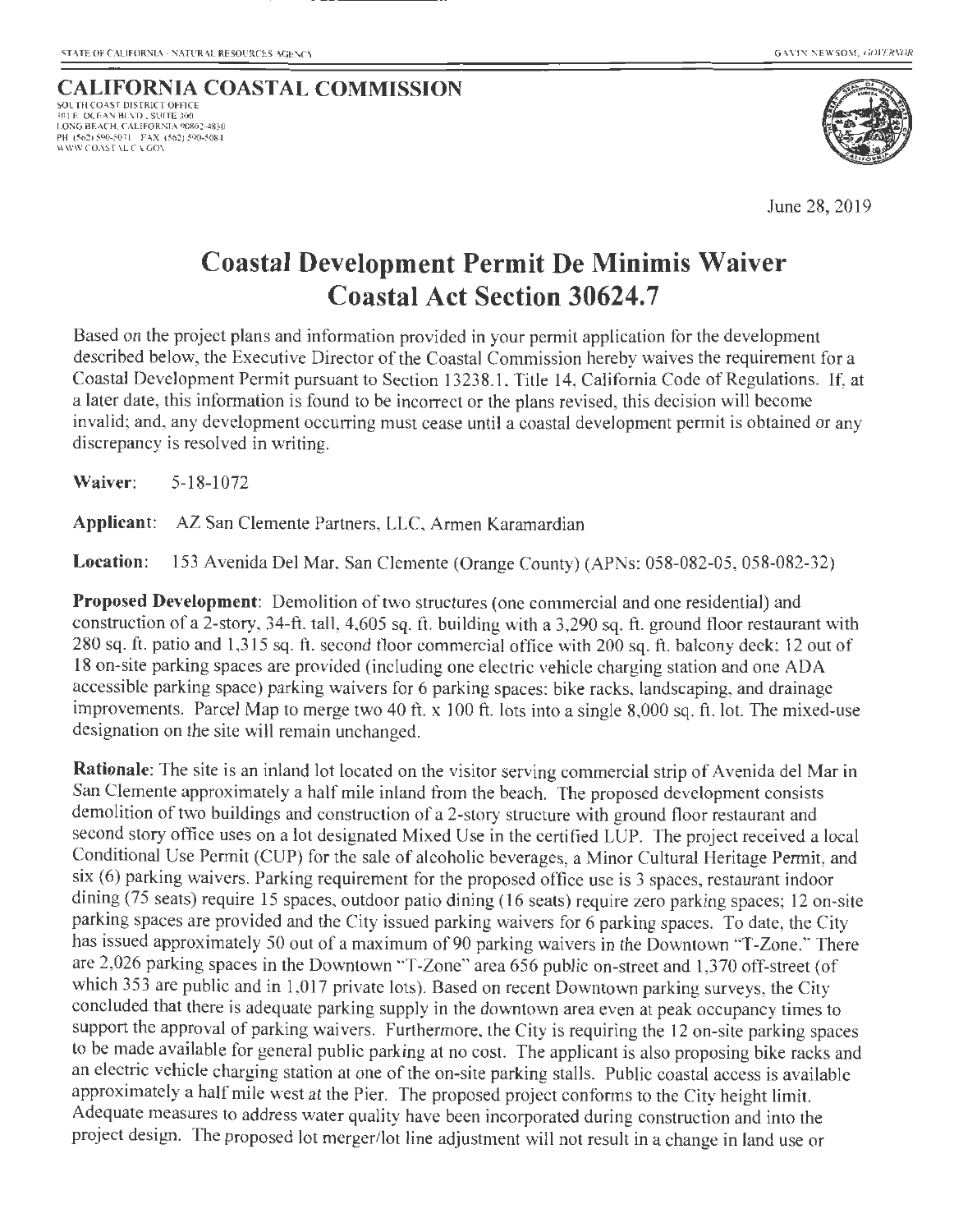## **Coastal Development Permit De Minimis Waiver**

5-18-1 072

density, and the mixed-use development use will be maintained. The proposed development will not result in adverse impacts to coastal access, coastal resources, public recreation, or coastal views. Additionally, the proposed development would not prejudice the City's ability to prepare a certified Local Coastal Program and is consistent with the land use designation in the City's certified Land Use Plan, past Commission actions in the area and Chapter Three policies of the Coastal Act.

This waiver will not become effective until reported to the Commission at its **Julv 10, 2019** meeting and the site of the proposed development has been appropriately noticed, pursuant to 13054(b) of the California Code of Regulations. The Notice of Pending Permit shall remain posted at the site until the waiver has been validated and no less than seven days prior to the Commission hearing. If four (4) Commissioners object to this waiver of permit requirements, a coastal development permit will be required.

John Ainsworth Executive Director cc: Commissioners/File Liliana Roman Coastal Program Analyst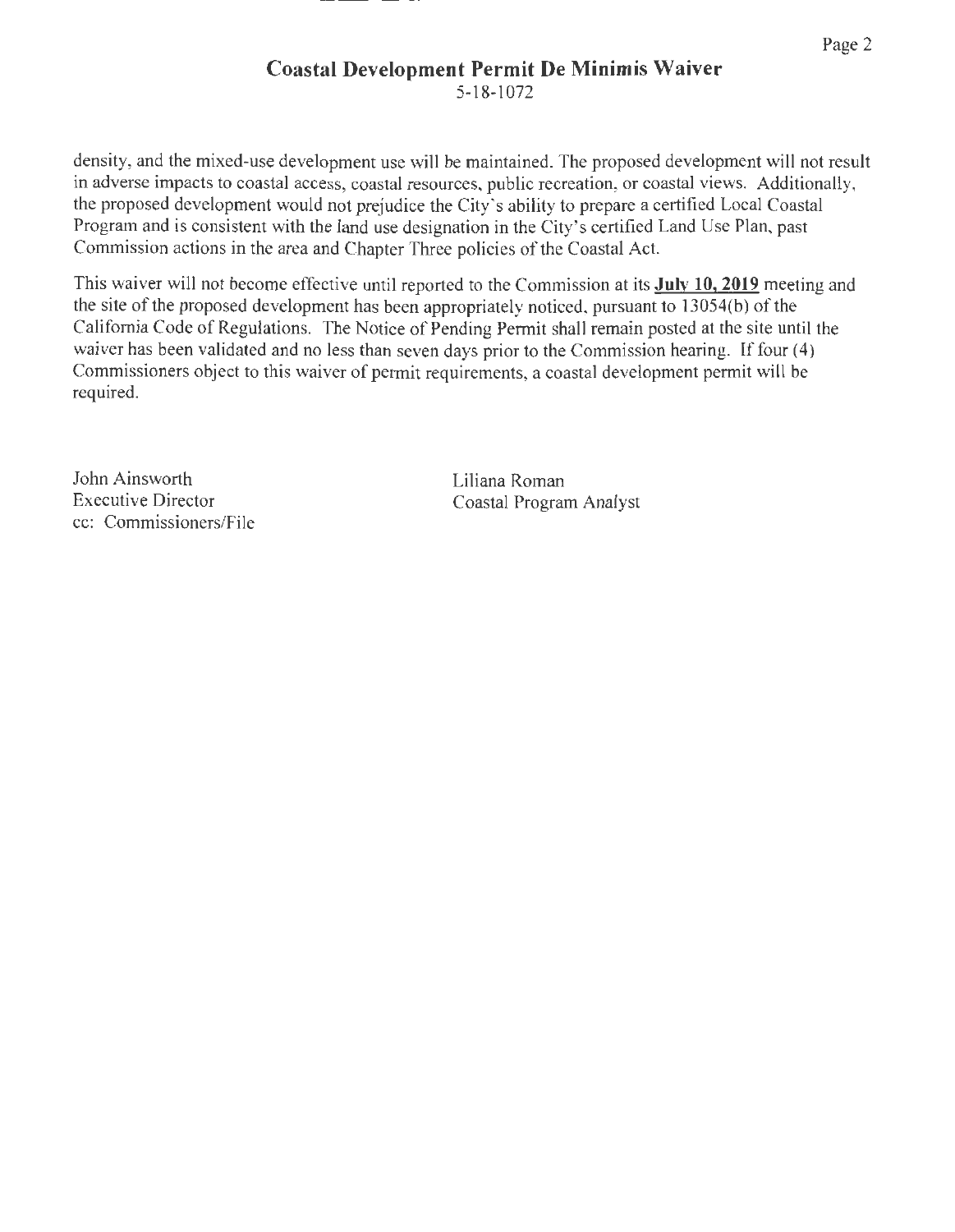#### CALIFORNIA COASTAL COMMISSION SOUTH COAST DISTRICT OfFICE 301 E OCEAN BLVD.. SUITE 300 LONG BEACH. CALIFORNIA 90802-4830 PH (562) 590-5071 FAX (562) 590-5084 ~WW CO ,\Sir\!. (" •\ GOV



July 1, 2019

## Coastal Development Permit Waiver Improvements to Existing Structures or Repair and Maintenance Coastal Act Section 30610

Based on the project plans and information provided in your permit application for the development described below, the Executive Director of the Coastal Commission hereby waives the requirement for a Coastal Development Permit pursuant to Section 13250(c), Section l3252(e), or Section 13253(c), Title 14, California Code of Regulations. If, at a later date, this infonnation is found to be incorrect or the plans revised, this decision will become invalid; and, any development occurring must cease until a coastal development permit is obtained or any discrepancy is resolved in writing.

|                  | <b>Waiver:</b> $5-19-0104-W$                                          |
|------------------|-----------------------------------------------------------------------|
|                  | <b>Applicant:</b> Capistrano Shores, Inc.                             |
| <b>Location:</b> | 1880 El Camino Real San Clemente (Orange County) (APN(s): 691-432-01) |
|                  |                                                                       |

Proposed Development: Exterior fayade improvements to manager residence/office two-story mobile/manufactured home including replacement of two windows, roof material, covering of wood siding with stucco-like foam panels, addition of a roofed portico at residence front entry and a roof covering for ADA access ramp to the entrance to the park office and a roof covering over the office entry door along the street facing portion of the residence/office unit. No changes to existing unit improvements (i.e., existing patio deck and trellis structure), no landscape or hardscape improvements proposed.

Rationale: The subject mobile home/office structure is situated in the Capistrano Shores Mobile Home Park between the first public road and the sea and seaward of the OCTA railroad tracks. The lot comprising the mobile home park is a non-conforming use along a stretch of beach with 98 mobile homes developed parallel to the shoreline and is designated OS2 Privately Owned Open Space (intended for open space – no formal easement) in the City of San Clemente Land Use Plan. A rock revetment protects the 98 mobile home units at this site from direct wave attack. Public coastal access is available approximately 300 feet downcoast at the North Beach access point. The proposed development consisting of exterior façade improvements meet City standards and will not result in adverse impacts to coastal access, coastal resources, public recreation or coastal views. Although the mobile home park is inconsistent with the land use designation in the City's Certified Land Use Plan, the proposed development will not change the use of the site or substantially extend the life of the existing mobile home park. The proposed project is consistent with past Commission actions in the area and Chapter Three policies of the Coastal Act. Additionally, the proposed development will not prejudice the City's ability to prepare a Certified Local Coastal Program.

This waiver will not become effective until reported to the Commission at their July 10, 2019 meeting and the site of the proposed development has been appropriately noticed, pursuant to 13054(b) of the California Code of Regulations. The enclosed Notice Card shall remain posted at the site until the waiver has been validated and no less than seven days prior to the Commission hearing. If four (4) Commissioners object to this waiver of permit requirements, a coastal development permit will be required.

John Ainsworth Executive Director cc: Commissioners/File Liliana Roman Coastal Program Analyst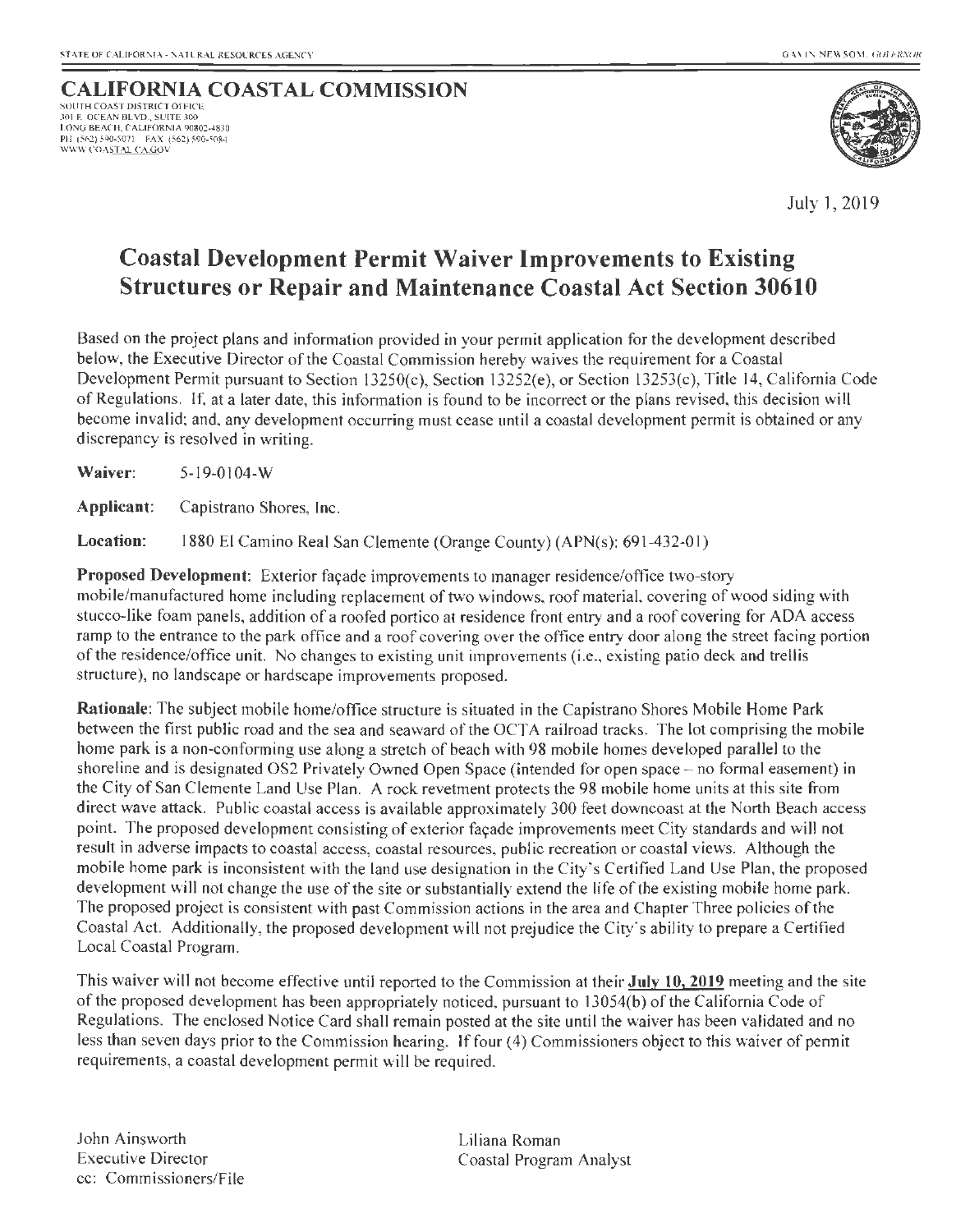### Coastal Development Permit Waiver  $5 - 19 - 0104 - W$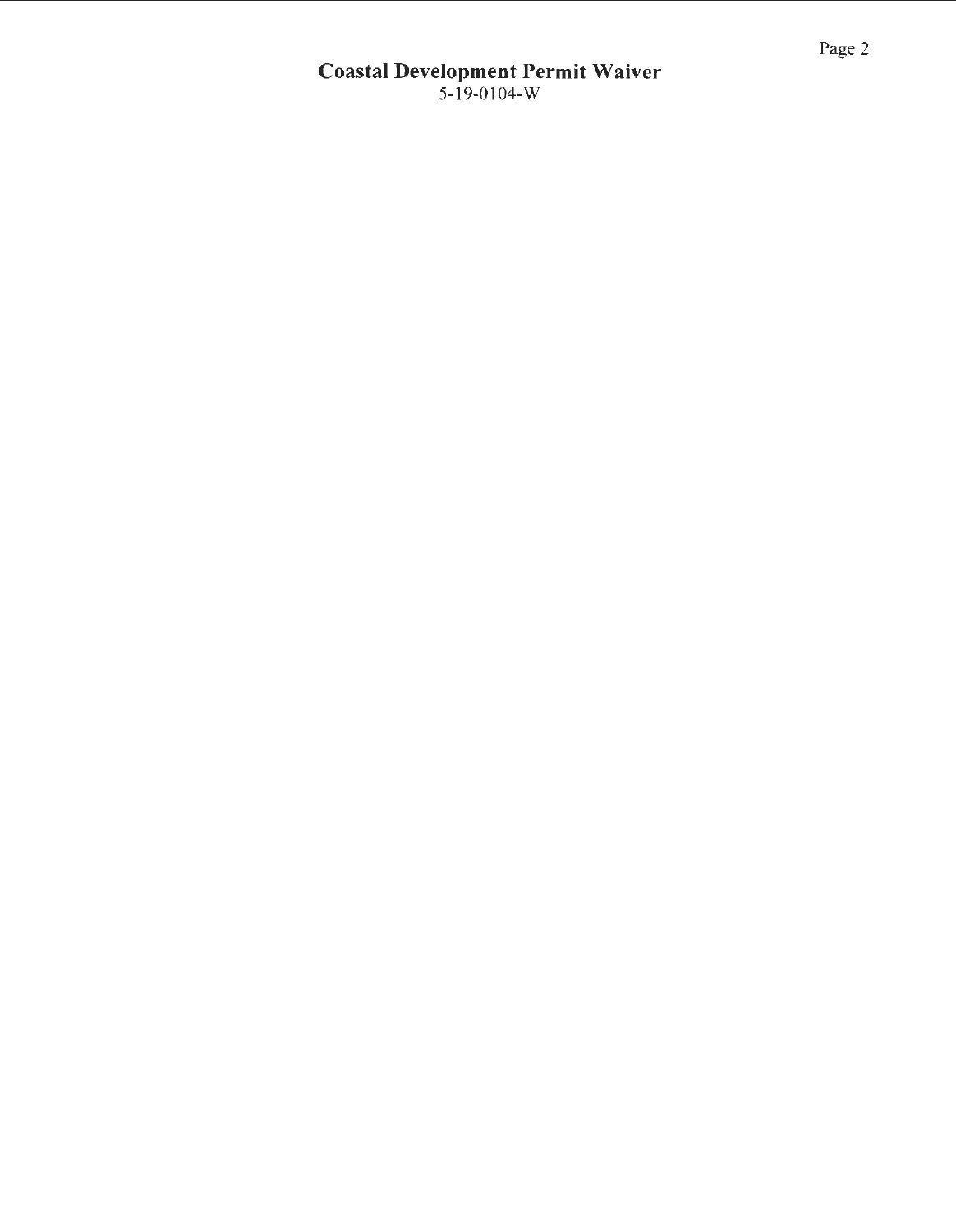#### **CALIFORNIA COASTAL COMMISSION** SOUTH COAST DISTRICT OFFICE 30 E THE ORSE DISTRICT OFFICE<br>301 E. OCEAN BLVD , SUITE 300 LONG BEACH, CALIFORNIA 90802-4830 PH (562) 590-5071 FAX (562) 590-5084 WWW COAST-LL CA GOV



July 1, 2019

## **Coastal Development Permit De Minimis Waiver Coastal Act Section 30624.7**

Based on the project plans and information provided in your permit application for the development described below, the Executive Director of the Coastal Commission hereby waives the requirement for a Coastal Development Permit pursuant to Section 13238.1. Title 14, California Code of Regulations. If, at a later date, this information is found to be incorrect or the plans revised, this decision will become invalid; and, any development occurring must cease until a coastal development permit is obtained or any discrepancy is resolved in writing.

**Waiver:** 5-19-0279-W

**Applicant:** Camille McCarthy

**Location:** 1732 Harbor Way, Seal Beach (Orange County) (APN(s): 043-254-12)

**Proposed Development:** Demolition of an existing 1,248 square foot, one story, single-family residence with an attached 450 square foot two-car garage and construction of a 2,667 square foot, two-story, singlefamily residence with an attached 450 square foot two-car garage. The maximum height of the structure will not exceed 25-feet above finished grade. Hardscape and landscape work is also proposed. Drainage from the roof and surface water will be directed to an onsite collection system and on-site permeable areas before entering the main storm drain system.

**Rationale:** The subject site is an inland lot neither located between the first public road and the sea nor within 300 feet of the inland extent of any beach or the mean high tide of the sea. The lot size is 2,938 square feet and is designated as residential low density in the City of Seal Beach Zoning Code. The proposed project conforms to the Commission's parking requirement (two-spaces per residential unit). The proposed project design is compatible with the character of surrounding development and does not have any negative affects on visual or coastal resources, public recreation or coastal access. Also, the proposed development will not prejudice the City's ability to prepare a Certified Local Coastal Program and is consistent with past Commission actions in the area and Chapter Three policies of the Coastal Act.

This waiver will not become effective until reported to the Commission at its **July 10-12,2019** meeting and the site of the proposed development has been appropriately noticed, pursuant to 13054(b) of the Califomia Code of Regulations. The Notice of Pending Permit shall remain posted at the site until the waiver has been validated and no less than seven days prior to the Commission hearing. If four (4) Commissioners object to this waiver of permit requirements, a coastal development permit will be required.

Sincerely,

John Ainsworth Executive Director

Fernie Sy Coastal Program Analyst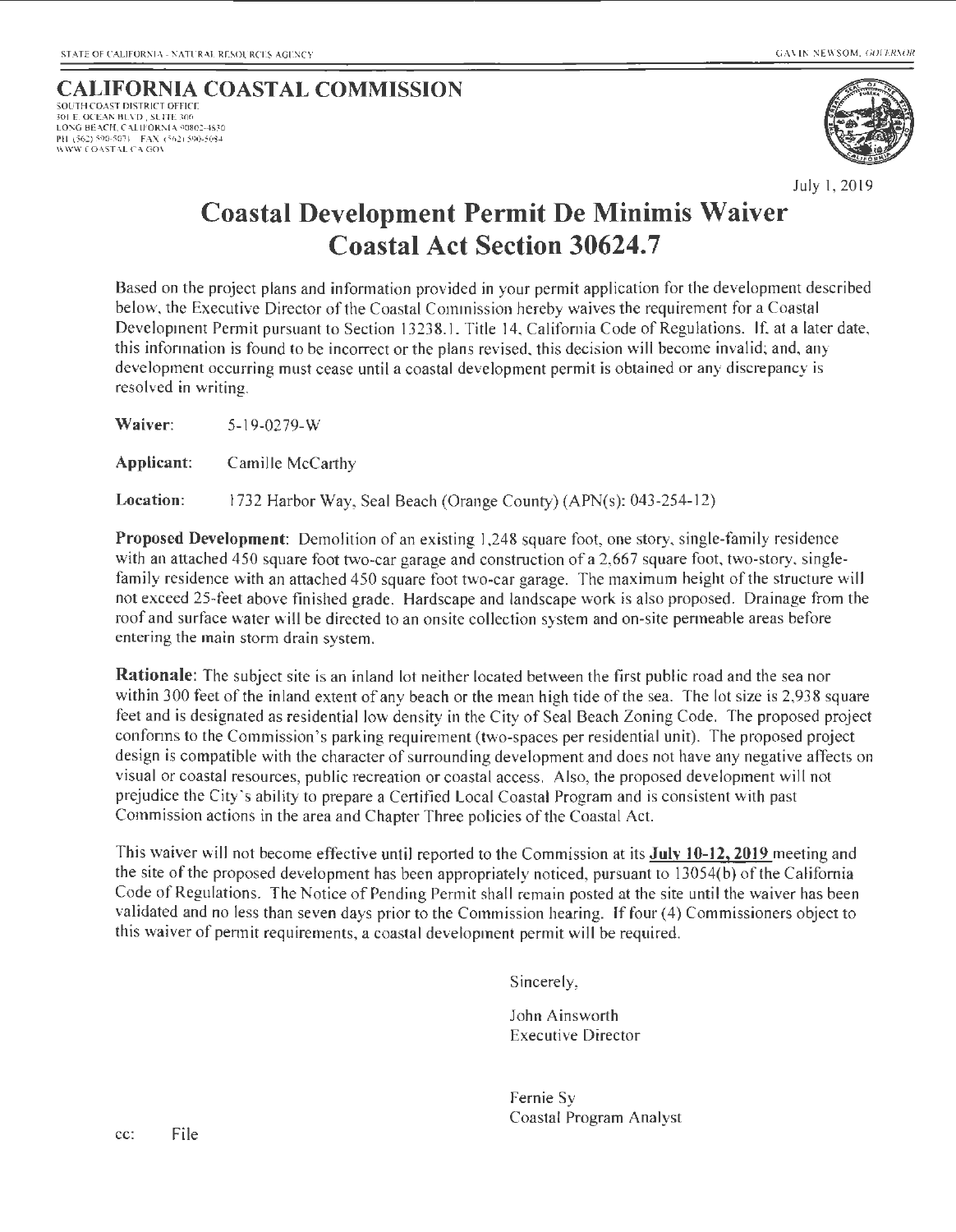301 E OCEAN BLVD. SUITE 300 LONG BEACH, CALIFORNIA 90802-4416 PH (562) 590-5071 FAX (562) 590-5084 WWW ( OASTAL CA GO\





July I, 2019

## Coastal Development Permit De Minimis Waiver Coastal Act Section 30624.7

Based on the project plans and information provided in your permit application for the development described below, the Executive Director of the Coastal Commission hereby waives the requirement for a Coastal Development Permit pursuant to Section 13238.1. Title 14, California Code of Regulations. If, at a later date, this information is found to be incorrect or the plans revised, this decision will become invalid; and. any development occurring must cease until a coastal development permit is obtained or any discrepancy is resolved in writing.

Waiver: 5-19-0363-W **Applicant:** Ryan Downey

Location: 241 Avenida Vista del Oceano. San Clemente, Orange County (APN: 060-281-15)

Proposed Development: Construction of a two-story, 25-ft. high, 4,457 sq. ft. U-shaped single-family residence with central courtyard, 528 sq. ft. roof deck, attached 1,033 sq. ft. garage (two-car garage on southern side and onecar garage on northern side), and 160 c. y. of grading on a vacant 7,523 sq. ft. lot.

Rationale: The site is located approximately 0.1 mile from the beach in an urbanized residential area. Singlefamily homes with varying height, bulk, and scale characterize the neighborhood. The site is designated Low Density Residential in the certified Land Use Plan (LUP). The project is consistent with the City's setback, parking, and density limitations. including the height limit set forth in the LUP, and is compatible with the character ofthe community. Rain from roof downspouts will drain onto landscaping planters that consist of drought-tolerant, native and non-native plants. Drainage from area drains throughout the site will be conveyed towards the City's storm drain on Avenida Vista del Oceano. Construction best management practices such as sand bags are proposed along the front yard property line to control erosion and avoid impacts to water quality. The applicant also proposes an approximately 56-ft. long, 1.3-ft. wide retaining wall with 2-ft. deep footings along the rear yard property boundary. Due to the natural slope of the property, the proposed grading includes approximately 160 cubic yards of cut, which will be exported outside the coastal zone, to level out the lot and excavate for the main residence and retaining wall foundations. According to the applicant's geotechnical report dated May 3, 2019, the proposed development is considered feasible, and will not adversely impact neighboring properties provided that BMPs are utilized. The proposed single-family home meets all local zoning requirements and was approved in concept by the City of San Clemente on May 10, 2019. The City determined that the project was categorically exempt from CEQA requirements on May 10. 2019. The proposed development will not adversely impact coastal resources, public access, or public recreation opportunities, and is consistent with past Commission actions in the area and Chapter 3 policies of the Coastal Act. Approval of the proposed development will not prejudice the City's ability to prepare an LCP.

This waiver will not become effective until reported to the Commission at its July 10-12, 2019 meeting and the site of the proposed development has been appropriately noticed. pursuant to 13054(b) of the California Code of Regulations. The Notice of Pending Permit shall remain posted at the site until the waiver has been validated and no less than seven days prior to the Commission hearing. If four (4) Commissioners object to this waiver of permit requirements, a coastal development permit will be required.

Sincerely, John Ainsworth Executive Director

Denise Truong Coastal Program Analyst

cc: File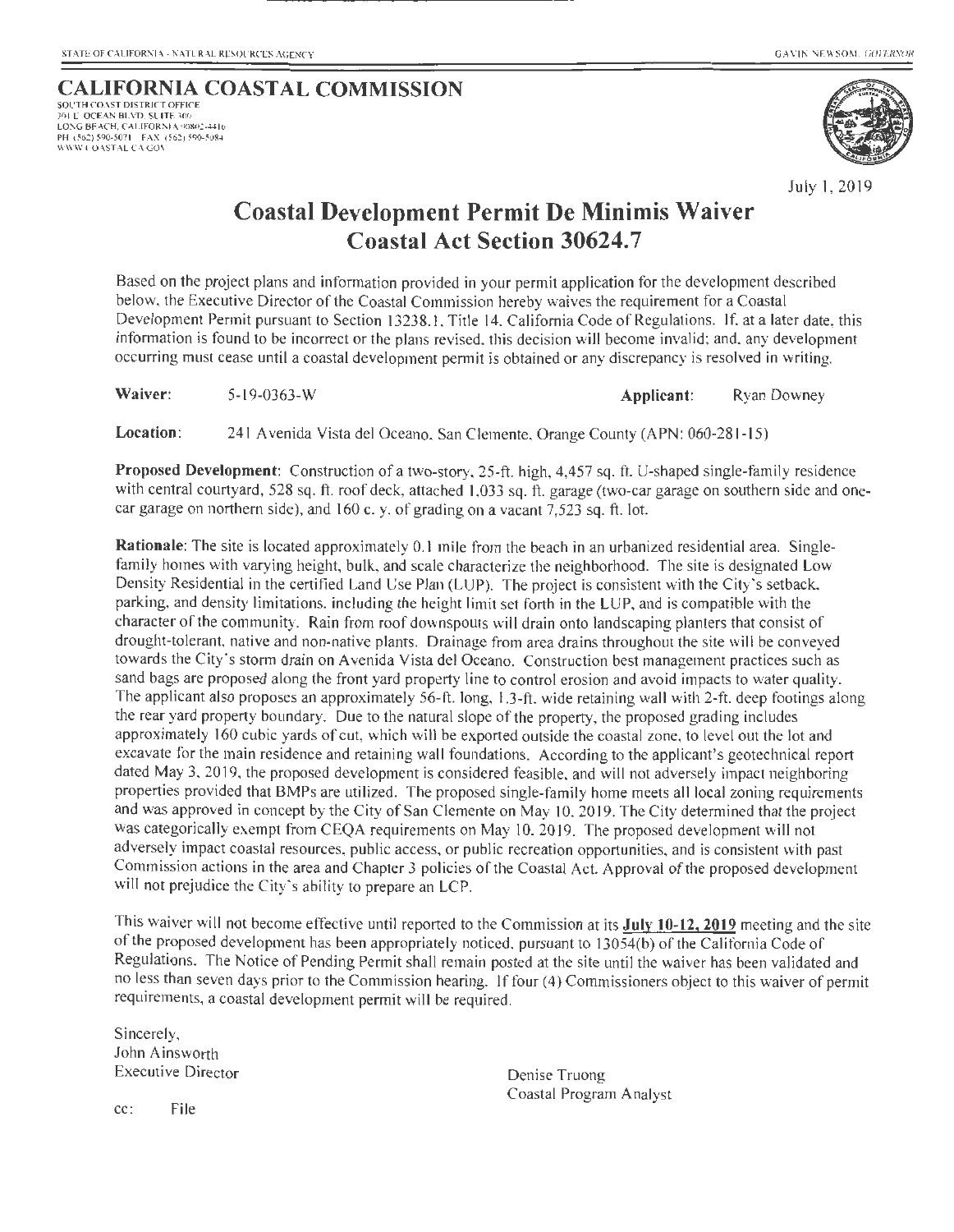#### **CALIFORNIA COASTAL COMMISSION** SOUTH COAST DISTRICT OFFICE 301 E. OCEAN BLVD. SI JTL 300 LOl\G BE<\C'B, C'ALifORi'IA 90802-4416

PH (562) 590-5071 FAX (562) 590-5084 WWW COASTAL CA GOV



July I, 2019

## **Coastal Development Permit De Minimis Waiver Coastal Act Section 30624.7**

Based on the project plans and information provided in your permit application for the development described below, the Executive Director of the Coastal Commission hereby waives the requirement for a Coastal Development Permit pursuant to Section 13238.1, Title 14, California Code of Regulations. If, at a later date, this information is found to be incorrect or the plans revised, this decision will become invalid; and, any development occurring must cease until a coastal development permit is obtained or any discrepancy is resolved in writing.

**Waiver:** 5-19-0364-W **Applicant:** Ethan Namvar

**Location:** 140 West Canada, San Clemente, Orange County (APN: 692-395-44)

**Proposed Development:** Subdivision of a vacant 3,924 sq. ft. residential lot to allow for a future multi-unit residential project.

**Rationale:** The site is located approximately 0.4 mile from the beach in an urbanized residential area. Multi-family homes with varying height, bulk, and scale characterize the neighborhood. The site is designated Residential Medium in the certified Land Use Plan (LUP) and complies with the density limit of one unit per 1,800 sq. ft. of lot area. A parcel map (no. 2018-167) was stamped as approved-in-concept on December 6, 2018 by the City of San Clemente. Resolution no. ZA 18-046 was approved by the City's zoning administrator on December 6, 2018, which found that the proposed subdivision complies with the City's zoning ordinances related to land use, traffic, utility connections, easement access, and wildlife. The City determined that the project was categorically exempt from CEQA requirements on 5/18/19. The proposed development will not adversely impact coastal resources, public access, or public recreation opportunities, and is consistent with past Commission actions in the area and Chapter 3 policies of the Coastal Act. Approval of the proposed development will not prejudice the City's ability to prepare an LCP.

This waiver will not become effective until reported to the Commission at its **Julv 10-12, 2019**  meeting and the site of the proposed development has been appropriately noticed, pursuant to 13054(b) of the California Code of Regulations. The Notice of Pending Permit shall remain posted at the site until the waiver has been validated and no less than seven days prior to the Commission hearing. If four (4) Commissioners object to this waiver of permit requirements, a coastal development permit will be required.

Sincerely, John Ainsworth Executive Director

Denise Truong Coastal Program Analyst

cc: File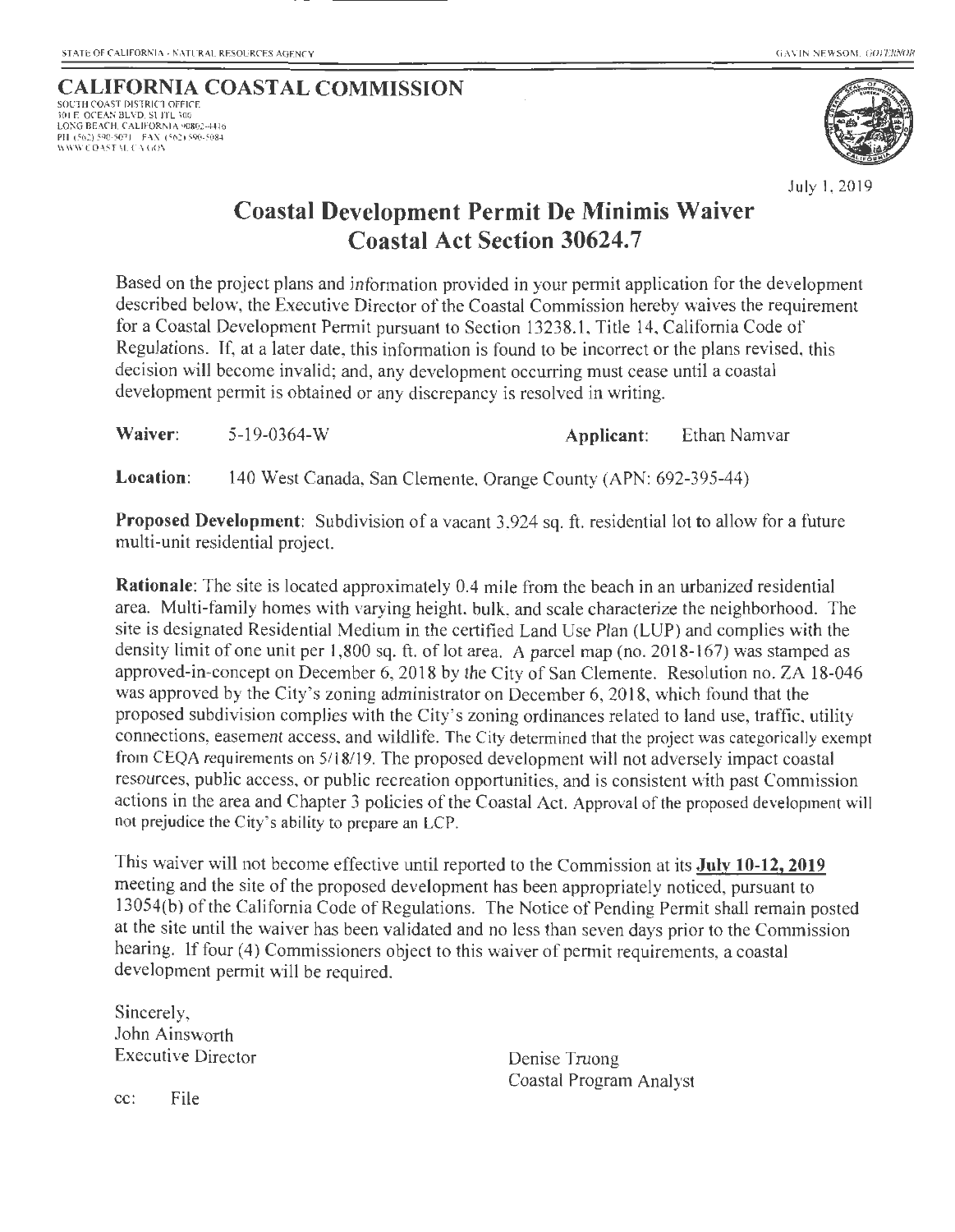## **CALIFORNIA COASTAL COMMISSION**

SOUTH COAST DISTRICT OFFICE: JOI E. OCEAN RLVD. SIJITE JOO I.ONG BEACH, CALIFORNIA 90802-4416 PH (562) 590-5071 FAX (562) 590-5084 WWW LOASTAL CA GOV



June 26, 2019

## **Coastal Development Permit De Minimis Waiver Coastal Act Section 30624.7**

Based on the project plans and information provided in your permit application for the development described below, the Executive Director of the Coastal Commission hereby waives the requirement for a Coastal Development Permit pursuant to Section 13238.1. Title 14\_ California Code of Regulations. If. at a later date. this information is found to be incorrect or the plans revised, this decision will become invalid; and, any development occurring must cease until a coastal development permit is obtained or any discrepancy is resolved in writing.

**Waiver:** 5-19-0418-W **Applicants:** Jim & Patricia Stiles

**Location:** 637 Sandpiper Drive, Seal Beach, Orange County (APN: 199- 163-24)

**Proposed Development:** Remodel and addition to an existing one-story, 14.3-ft, high, 1,472 sq. ft. single-family dwelling with attached 441 sq. ft. two-car garage, including demolition of approximately 15% (about 36 linear ft.) of exterior walls, new roofing, interior remodel, like for like replacement of windows, and an 82 sq. ft. addition, resulting in a one-story, 14.3-ft. high, I ,554 sq. ft. single-family dwelling with attached 44 I sq. ft. two-car garage. The applicant also proposes to replace an approximately 8-ft. tall, 24-ft. long courtyard wall with a 3.5-ft. tall, 24 ft. long wall in the same footprint and no change to existing grass and landscaping.

**Rationale:** The subject site is located approximately 0.7 mile inland of the beach on a 5,100 sq. ft. lot zoned Residential Low Density (RDL) - 9 District, by the City of Seal Beach Zoning Code. Construction best management practices, including spill prevention/ clean-up, containment of hazardous materials. solid waste management, and establishment of temporary concrete washout facilities, are included in the project plans in order to prevent debris and other material from construction activities from impacting coastal and marine resources water quality. Two parking spaces will be maintained on site, consistent with the Commission's typical parking requirement of two spaces per residential unit. The proposed lot coverage is approximately 39% of the total lot area with approximately 74% (580 sq. ft. out of a total 786 sq. ft. front yard area) of existing permeable area in the front yard, consistent with the City's maximum allowable lot coverage of 45% (for lots within the RDL - 9 District) and the minimum requirement of 60% front yard permeable area. The project received an approval-inconcept and CEQA status as categorically exempt through the City planning department on May 21, 2019. The proposed project will maintain prevailing setbacks and be compatible with the character of the surrounding community. The proposed development will not have any adverse effects on visual coastal resources or adversely impact coastal resources, public access. or public recreation opportunities. Additionally, the proposed project will not prejudice the City's ability to prepare a certified Local Coastal Program and is consistent with past Commission actions in the area and Chapter Three policies of the Coastal Act

This waiver will not become effective until reported to the Commission at its **July 10-12, 2019** meeting and the site of the proposed development has been appropriately noticed, pursuant to 13054(b) of the California Code of Regulations. The Notice of Pending Permit shall remain posted at the site until the waiver has been validated and no less than seven days prior to the Commission hearing. If four (4) Commissioners object to this waiver of permit requirements, a coastal development permit will be required.

Sincerely, John Ainsworth Executive Director

Denise Truong Coastal Program Analyst

cc: File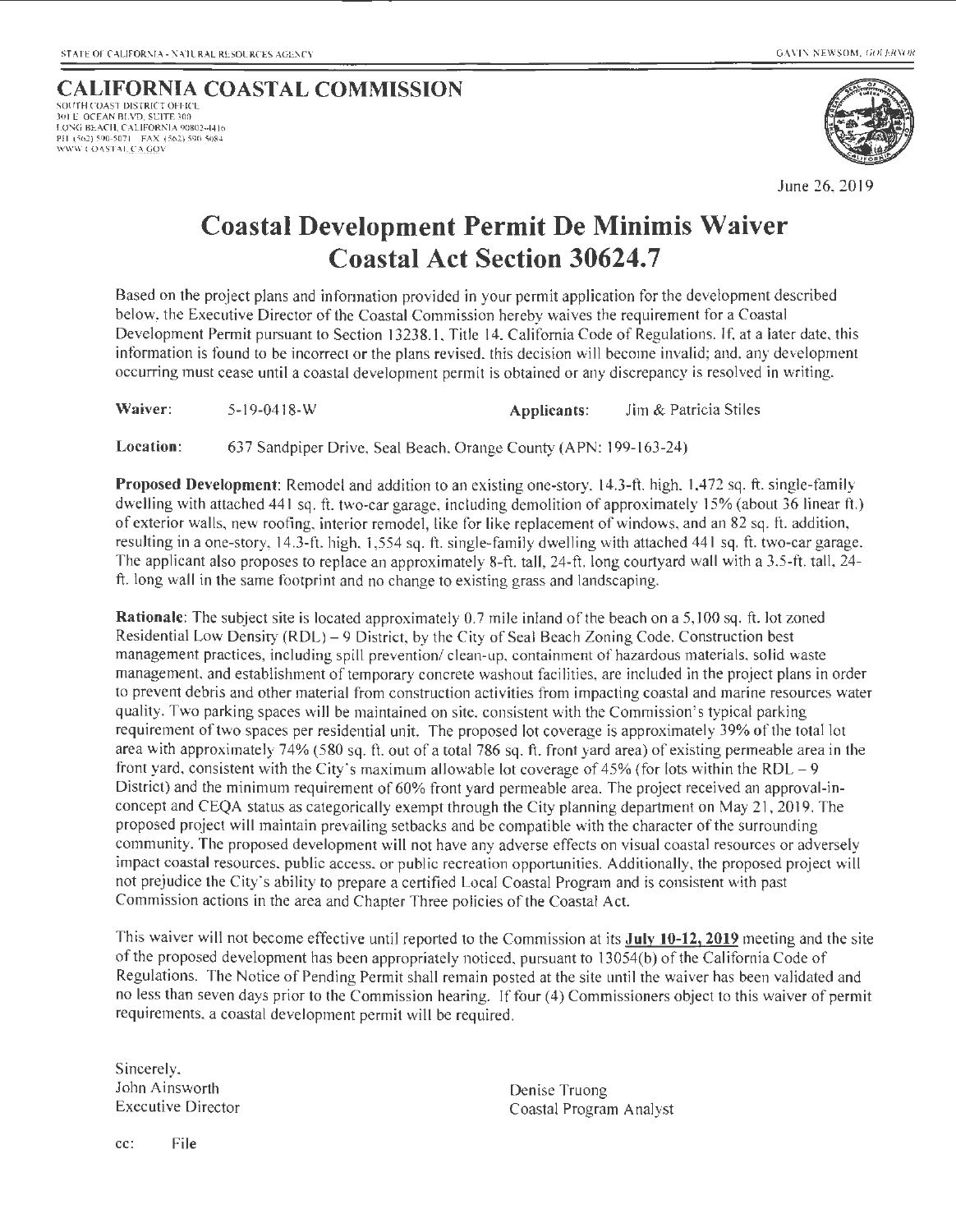#### **CALIFORNIA COASTAL COMMISSION** SOLTH COAST DISTRICT OFFICE

301 EAST OCEAN BLVD.,SUITE 300<br>LONG BEACH. CALIFORNIA 90802 1~621 ~<)()..<07 <sup>1</sup> \\II \1 ('0-\Sl "I. (' A GOV

**(5-15-1670-A 1-E2)** 



July 2, 2019

## **NOTICE OF EXTENSION REQUEST FOR COASTAL DEVELOPMENT PERMIT AMENDMENT**

Notice is hereby given that the South Orange County Wastewater Authority and Orange County Parks have applied for a second one year extension of **Coastal Development Permit Amendment No. 5-15-01670-A1** granted by the California Coastal Commission on **June 8, 2016** for development consisting of:

**Replacement of two existing, 4" diameter, ductile iron force main sludge transport pipelines with one, 6" diameter, high density polyethylene (HOPE) force main sludge transport pipeline; creek bank stabilization within Aliso Creek; and mitigation including restoration of riparian and upland habitat in Wood Canyon.** 

at: **Aliso and Wood Canyons Wilderness Park, unincorporated Orange County**  (APN(s): 120-191-79, 120-191-80, 120-191-81, 639-011-07, 639-011-08, 639-011-16, 639-011-18, 639-011-20, 639-011-25, 639-021-05, 639-031-03, 655-041-18, 655-051 -03, 655-051-04, 655-05 1-05)

Pursuant to Section 13 169 of the Commission Regulations, the Executive Director has determined that there are no changed circumstances affecting the proposed development's consistency with the Coastal Act. The Commission Regulations state that "if no objection is received at the Commission office within ten (10) working days of publishing notice, this determination of consistency shall be conclusive ... and the Executive Director shall issue the extension." If an objection is received, the extension application shall be reported to the Commission for possible hearing.

Persons wishing to object or having questions concerning this extension application should contact the district office of the Commission at the above address or phone number.

Sincerely,

John Ainsworth Executive Director

Meg Vaughn Coastal Program Analyst

cc: Commissioners/File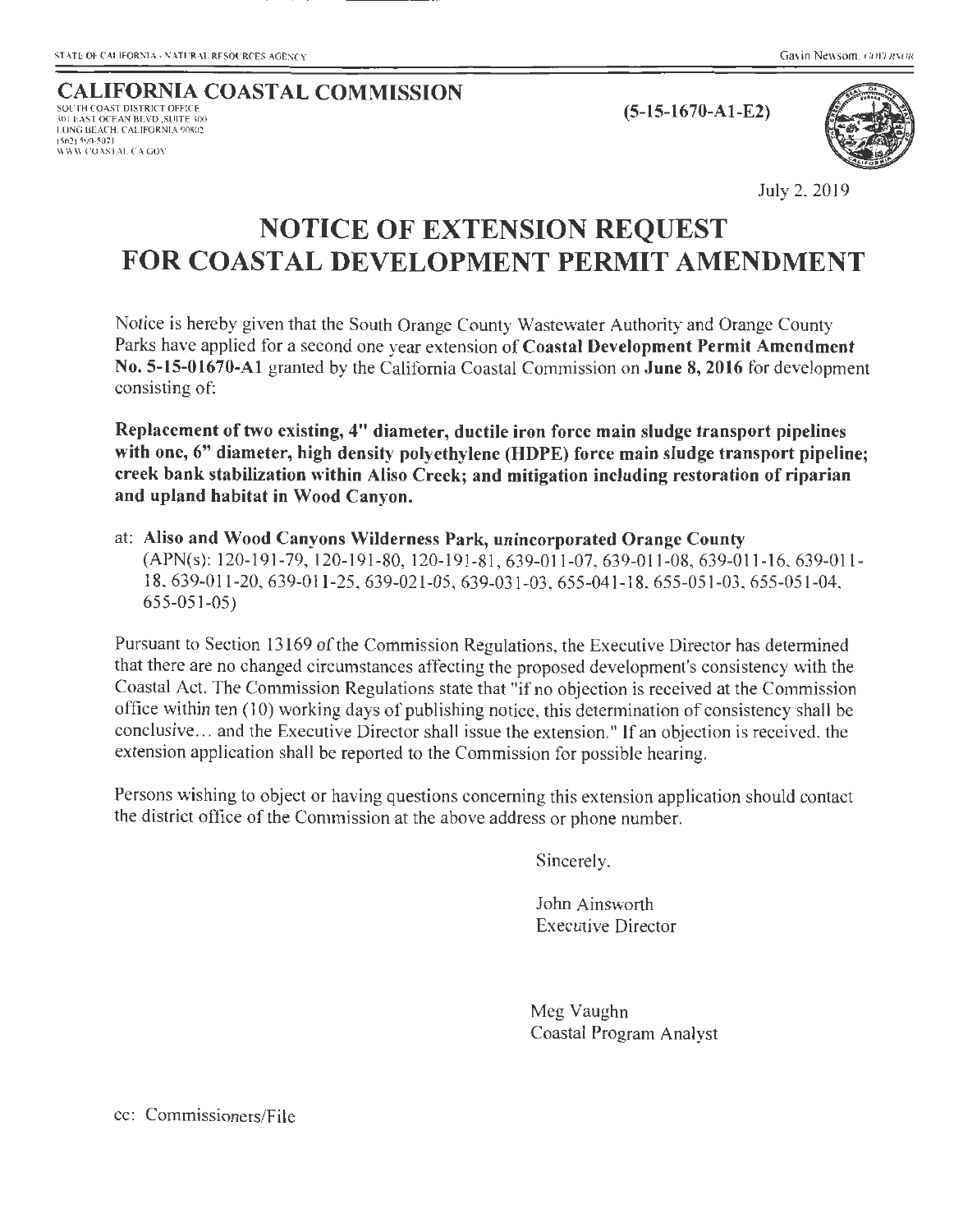### **CALIFORNIA COASTAL COMMISSION**

SOUTH COAST DISTRICT OF ICE 301 E -OCEAN BLVD , SUITL 300<br>LONG BEACH, CALIFORNIA 90802-4830 PH (562) 590-5071 FAX (562\ 590-5084 \1 WI\' COA5TAL *C* A GO\



## **EMERGENCY PERMIT**

Issue Date: Emergency Permit No.: June 27, 2019 G-5-19-0027

**APPLICANT:** 

City of Laguna Beach Fire Department 505 Forest Ave, Laguna Beach, CA 92651

### **LOCATION OF EMERGENCY:**

Fuel Modification Zone 11 On property owned by Driftwood Properties, LLC., at the northern end of Driftwood Drive (within City-designated fire hazard abatement Zone 11), Laguna Beach (Orange County);

### **EMERGENCY WORK:**

Vegetation removal as necessary to reduce fire hazards, limited to the hand removal of non-native plants within 100 feet of structures along the southerly private property lines in Fuel Modification Zone 11; except for non-native plants that are required over story to and for the survival of bigleaved crownbeard *(Verbersina dissita).* All native plants will be flagged and avoided.

This letter constitutes approval of the emergency work you or your representative has requested to be completed at the location listed above. I understand from your information that an unexpected occurrence in the form of a tire hazard due to the growth of non-native fire prone vegetation requires immediate action to prevent or mitigate loss or damage to life, health, property or essential public services. 14 Cal. Admin. Code Section 13009. The Executive Director of the Coastal Commission hereby finds that:

(a) An emergency exists that requires action more quickly than permitted by the procedures for administrative or ordinary coastal development permits (COPs), and that the development can and will be completed within 30 days unless otherwise specified by the terms of this Emergency Permit; and

(b) Public comment on the proposed emergency development has been reviewed if time allows.

The emergency work is hereby approved, subject to the conditions listed on the attached pages.

Sincerely,

John Ainsworth Executive Director

By: Karl Schwing, Deputy Director, Orange County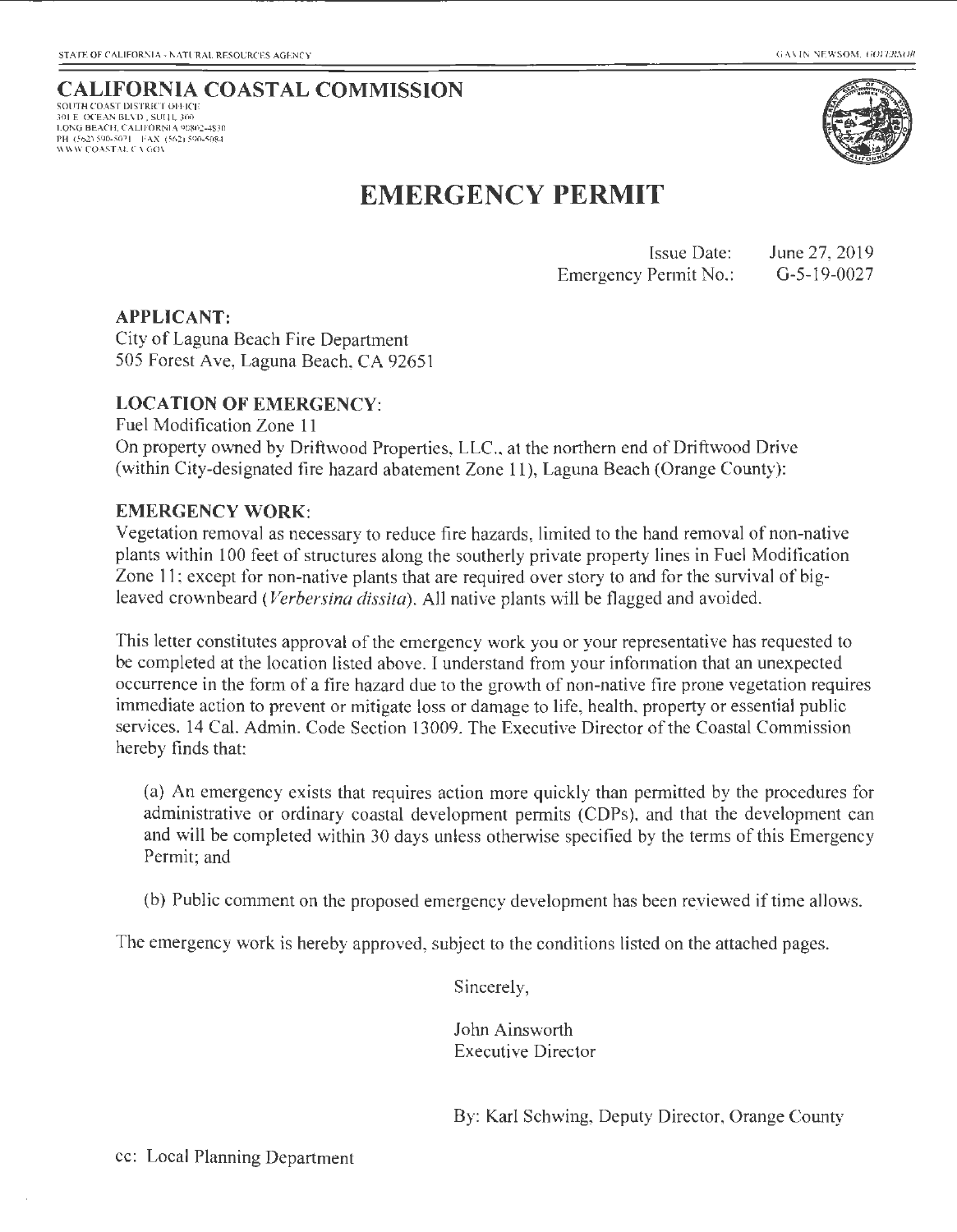### Enclosure: Emergency Permit Acceptance Form **CONDITIONS OF APPROVAL:**

- 1. The enclosed Emergency Permit Acceptance form must be signed by the permittee and returned to our office within 15 days.
- 2. Only that work specifically described in this permit and for the specific property listed above is authorized. Work is limited to the area within Fuel Modification Zone 11 subject to further limitations described in these conditions of approval; no work is authorized in Fuel Modification Zone 10. Any additional work requires separate authorization from the Executive Director. This emergency permit shall not be construed as authorizing any unpermitted development previously undertaken on the subject property.
- 3. All work shall take place in a time and manner to minimize any potential damages to any resources, including wildlife.
- 4. The work authorized by this permit must be completed within 30 days of the date of this permit, which shall become null and void unless extended in writing by the Executive Director for good cause.
- 5. The applicant recognizes that the emergency work is considered to be temporarily authorized pursuant to this permit. The applicant must obtain a regular coastal development permit for the work undertaken pursuant to this permit as part of an ongoing plan to assess and address, as necessary, fire hazards on the property. A regular permit would be subject to all of the provisions of the California Coastal Act and may be conditioned accordingly.
- 6. In exercising this permit, the applicant agrees to hold the California Coastal Commission harmless from any liabilities for damage to public or private properties or personal injury that may result from the project.
- 7. This permit does not obviate the need to obtain necessary authorizations and/or permits from other agencies, including but not limited to the California Department of Fish  $\&$  Wildlife, U.S. Fish & Wildlife, and U.S. Army Corps of Engineers.
- 8. All vegetation removal shall occur by hand; no goats shall be used.
- 9. No native plants shall be removed including, but not limited to, all native woody species, native bunch grasses, and all special status plant species (e.g. big-leaved crownbeard *(Verbesina dissita))* at the project site.
- 10. Non-native plant cuttings and seeds shall be removed from the site and shall not be left on the soil where they remain a seed source.
- 11. All vegetation removal shall be limited to the area within 100 feet of structures. No vegetation removal shall occur on the area at the northwest point of the zone identified as the promontory.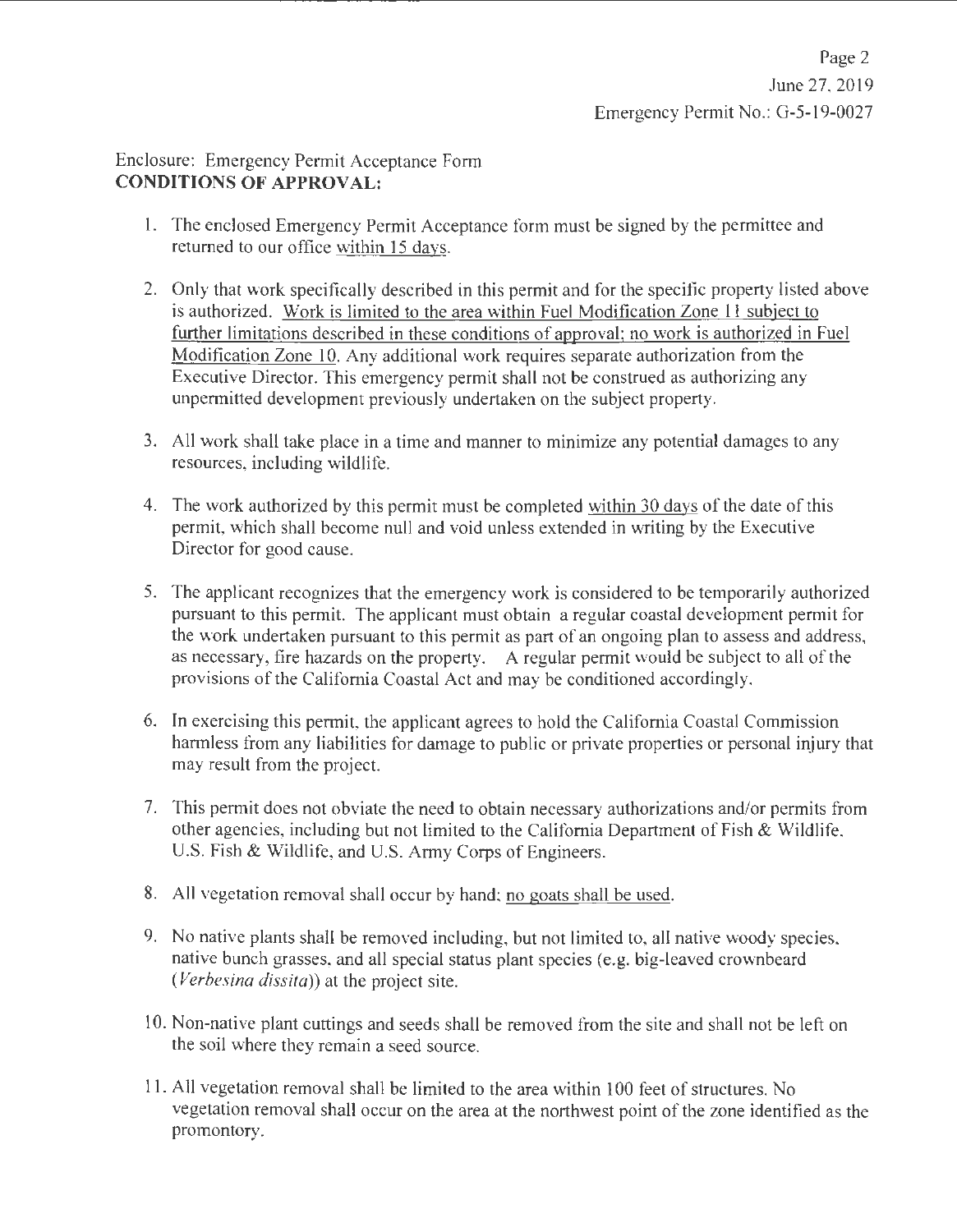- 12. Both native and non-native plants that are required over story to big-leaved crownbeard *(Verbesina dissita),* located within the proposed work area will be flagged for avoidance by work crews, and otherwise protected under the guidance of a qualified biologist who shall be on site during all plant removal activities. The minimum area preserved as over story shall be the area within 15 feet surrounding the crownbeard.
- 13. Within 48 hours prior to commencement of fuel modification activities, a qualified biologist shall conduct a biological survey for any special status species including, but not limited to, big-leaved crownbeard *(Verbesina dissita),* cliff spurge *(Euphorbia misera),* fish's milkwort *(Polygala cornuta var. jishiae),* and western dichondra *(Dichondra occidentalis).* All special status species identified shall be flagged prior to commencement of fuel modification activities.
- 14. All work shall be conducted by qualified contractors with experience in fuel modification activities within sensitive habitat. A minimum of one qualified biologist for each three contractors shall be present on-site and shall monitor all fuel modification activities.
- 15. Pre-project site biological conditions shall be documented through photographs of the site, mapping and other appropriate documentation prior to commencement of work. Post-project conditions shall also be similarly documented and an analysis prepared identifying all impacts to native plant species caused by the proposed project. While no native plants or their non-native over story are proposed to be impacted, any such inadvertent or unexpected impacts to native plants, or non-native plants that are over story to and necessary for the survival of big-leaved crownbeard (*Verbesina dissita*), shall be mitigated. The pre- and postproject biological condition documentation shall be submitted in conjunction with the followup regular coastal development permit application, along with a mitigation plan if adverse impacts to native plants occur.
- 16. PRIOR TO COMMENCEMENT OF FUEL MODIFICATION ACTIVITlES, the permittee shall submit for the review and written approval of the Executive Director, final plans depicting the areas where work is proposed to occur taking into consideration all the requirements and limitations established under these conditions of approval. Such plans shall accurately depict the location and physical extent of native plants to be avoided and flagged pursuant to these conditions of approval. The applicant shall provide written notification to the Executive Director of the date and time that the work will commence at least two (2) business days prior to commencement of the work. Work shall not commence without the written authorization of the Executive Director.
- 17. The applicant shall coordinate with Southern California Edison to gain access to the site through the locked gate. The gate shall be locked at the conclusion of each day's activities.
- 18. This permit does not supersede or replace any requirements imposed under California Coastal Commission enforcement order numbers CCC-06-R0-03 (Athens Group), CCC-I 0- CD-02 (Gromet), CCC-I 0-R0-02 (Gromet), or Coastal Development Permit number 5-17- 0506 (Southern California Edison & Hometown America, LLC). Compliance with all provisions of these consent orders is required. Through acceptance of this permit, the applicant agrees to avoid disturbing any of the habitat restoration areas occurring on the